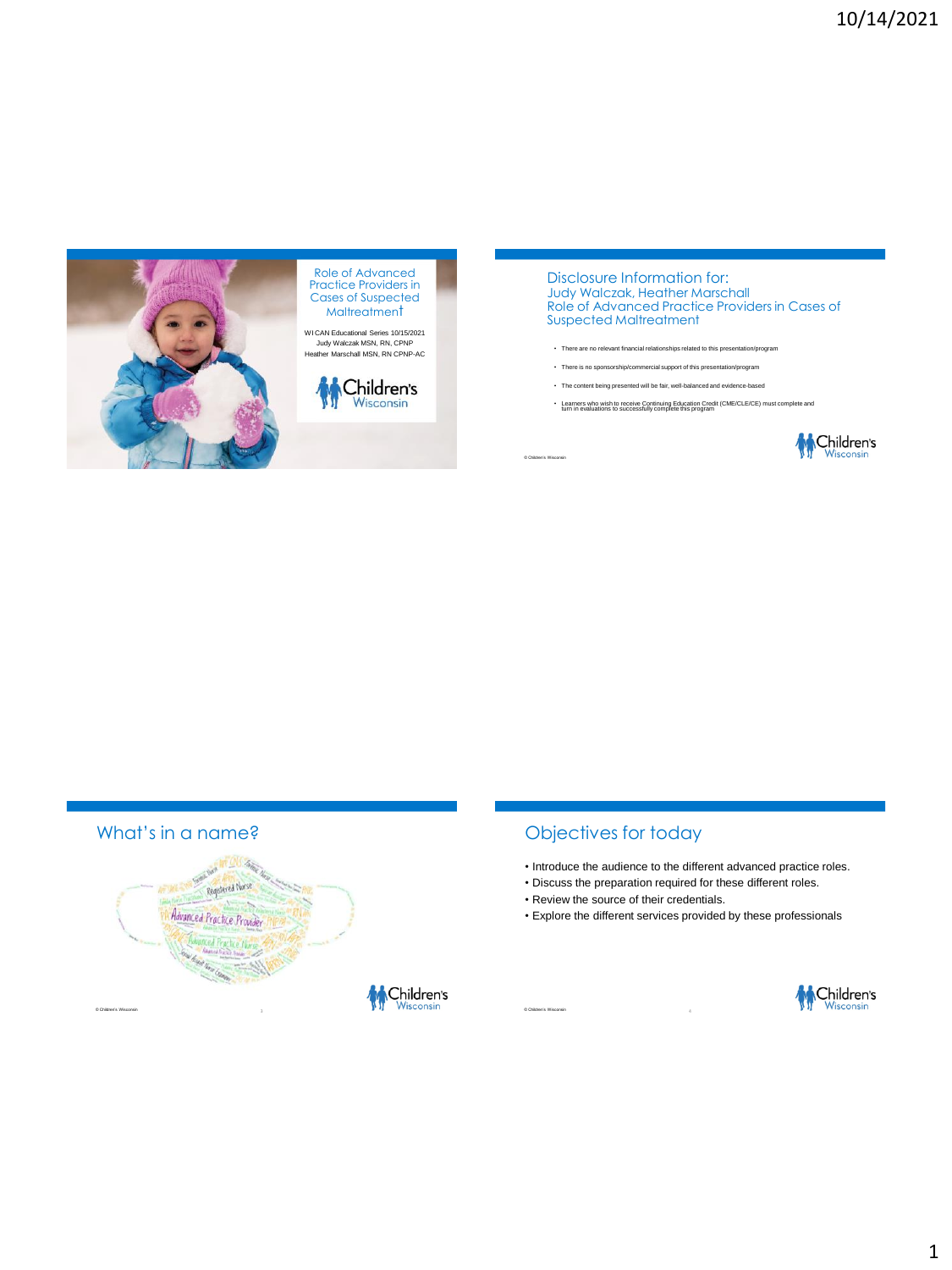# Child Abuse Pediatrician

- Board Certified Pediatrician
	- Graduation from medical school • Medical license issued by the state
	- 3 year residency in pediatrics • Successful completion of one day exam issued by the American Board of Pediatrics

© Children's Wisconsin

• Child Abuse Pediatrics

- Considered a subspecialty • Requires completion of an
- accredited 3 year fellowship
- Successful completion of the subspecialty board exam in Child abuse Pediatrics



## Child Abuse Pediatrician

- Nationwide, there is a shortage of Child Abuse Pediatricians
- Among those who practice now, many are due to retire in the next few years.
- Fellowships exist but the number graduating does not match the openings that exist not to mention those created by retirement.

6

- CAPS are in high demand.
- Committees, research, teaching, advocacy, expert testimony • How do we address that gap





# Advanced Practice **Nurse**

Nurse Practitioner (NP) Doctor of Nursing Practice DNP Clinical Nurse Specialist



# History of the Nurse Practitioner Role

- In 1965, Medicare and Medicaid coverage expanded to include low income women, children, the elderly and people with disabilities.
- This increase in care led to a shortage of physicians
- The need was particularly great for children in urban and rural areas of the united states
- The need increased again in 2003 when ACGME implemented rules that limited work hours for all residents.

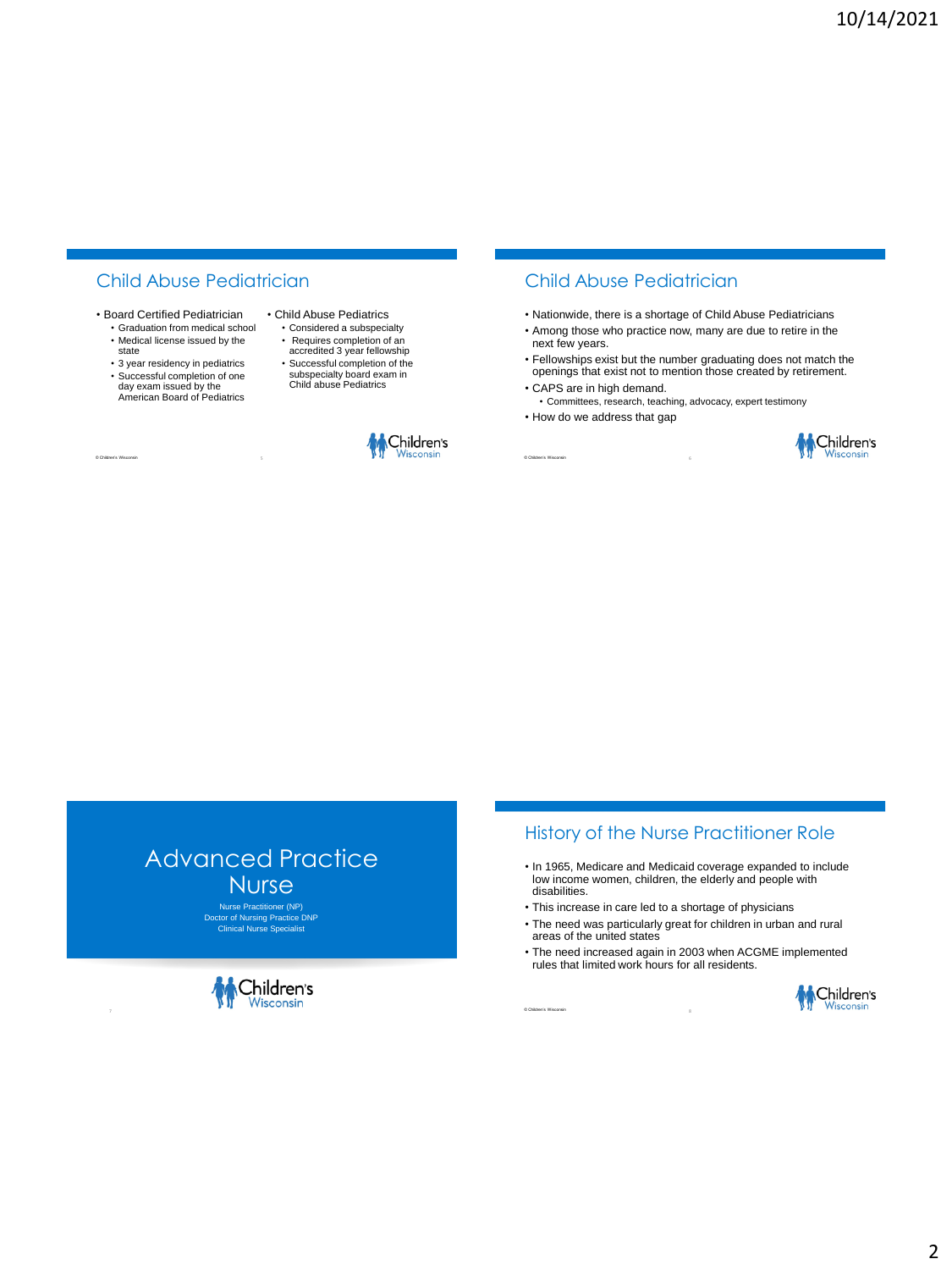# Certified Nurse Practitioner



• The first NP program was established by Dr. Loretta Ford and Dr. Henry Silver at the University of Colorado in 1965

• Boston College initiates a master's program in 1967

© Children's Wisconsin

- By 1973, there are more than 65 NP programs in the US and the National Association of Pediatric Nurse Practitioners (NAPNAP) is established.
- In 1974, the ANA develops the Council of Primary Care Nurse Practitioners. This helps legitimize the role



#### History of the NP role

- In 1974, the Burlington Randomized Trial Study demonstrates NPs make appropriate referrals when medical intervention is necessary. Practicing within their scope.
- By 1979, there are approximately 15,000 NPs in the U.S. (Pulcini and Wagner). In 1983, this number grows to between 22,00 and 24,00 NPs in the US
- In 1985, the American Academy of Nurse Practitioners is established.
- In the years that follow the AANP advocates for involvement in In the years that follow the construction of the season of Children's

# History of the NP role

© Children's Wisconsin

• In 1994 there was a review of research by Mundinger in the New England Journal of Medicine. He concluded: "When measures of diagnostic certainty, management competence, or comprehensiveness, quality, and cost are used, virtually every study indicates that the primary care provided by nurse practitioners is equivalent or superior to that provided by physicians."



#### Nurse Practitioners today

- In 2019, there were more than 270,000 NPs in the US.
- NPs are now certified in many specialties including Women's Health, Neonatology, Gerontology, and Psychiatric/Mental Health.
- The credentials you are likely to see working in child maltreatment are Pediatric Nurse Practitioners (acute and primary care) and Family Nurse Practitioners

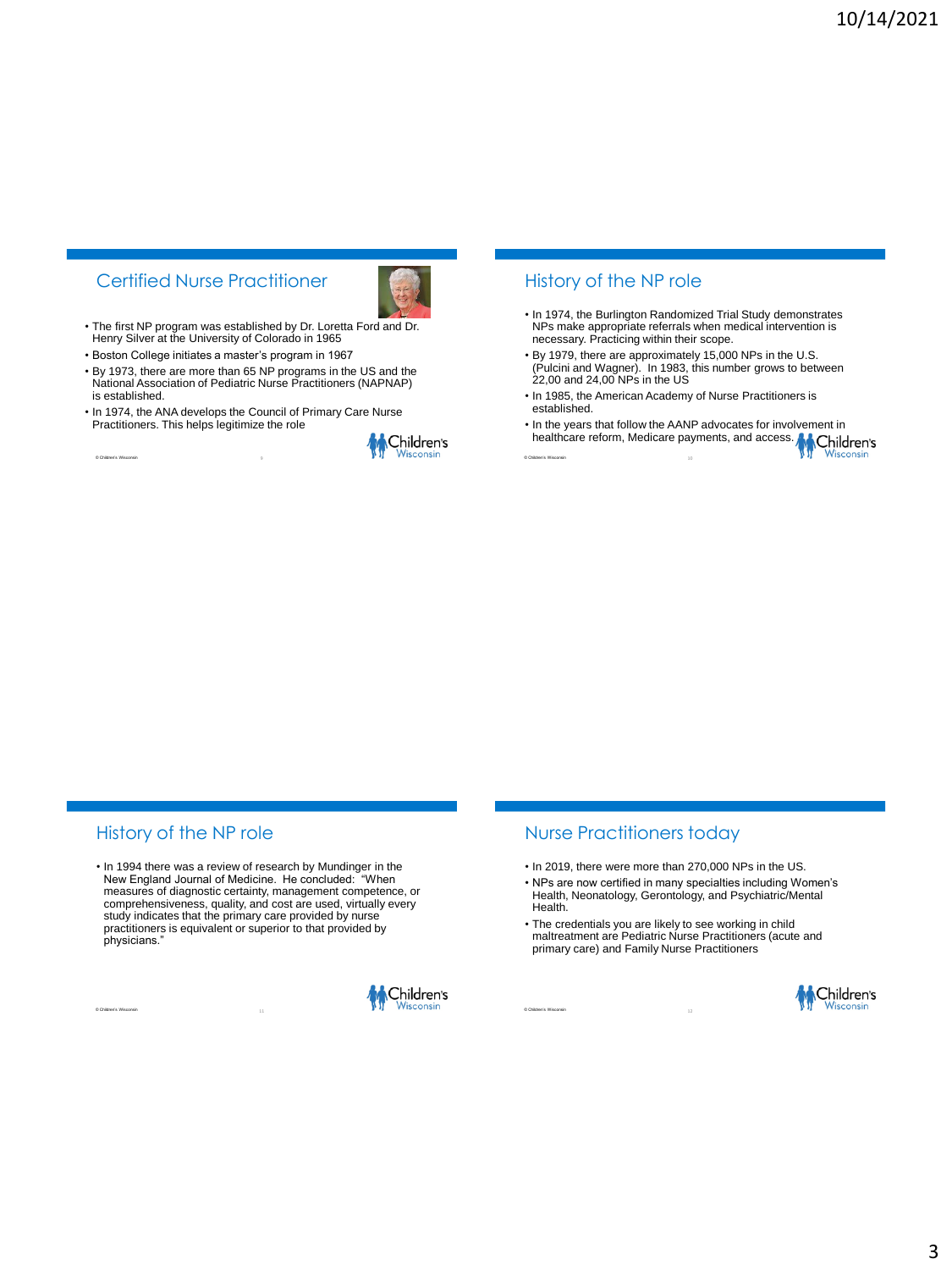# What do Nurse Practitioners do?

- Bring a comprehensive, whole-patient perspective to health care
- Assess patients

© Children's Wisconsin

- Order and interpret diagnostic tests
- Make diagnosis and initiate treatment plans including prescribing medications





#### Scope of Practice as defined by the state of WI Board of Nursing

• The advanced practice nurse prescribers may order treatments, therapeutics, and testing, appropriate to his or her area of competence as established by his or her education, training or experience to provide care management.

• Advanced practice nurse prescribers shall work in a collaborative relationship with a physician or dentist. The collaborative relationship is a process in which an APNP is working with a physician, in each other's presence when necessary, to deliver health care…The APNP will document this relationship.ildren's

#### What preparation do Nurse Practitioners have?

- Requires a BSN (Bachelor of Science) in Nursing degree
- Must be licensed as a Registered Nurse (requires passing the NCLEX exam and ongoing CEUs)
- Master's degree in Nursing Science • Usually and nurse practitioner program within that degree
- Certification through a national certifying body
- Ongoing education and other requirements to maintain the certification.
- Advanced Nurse Prescriber license • Pharmacology credits and CEUs

© Children's Wisconsin



# Doctor of Nursing Practice (DNP)

- Terminal degree in Nursing practice
- Offers an alternative to research focused doctoral program (PhD)
- Programs include content in evidence-based practice, quality improvement and leadership.
- Moving in the direction of other health professions that offer practice doctorates.
	- MD, DDS, PharmD, PsyD, DPT, AudD

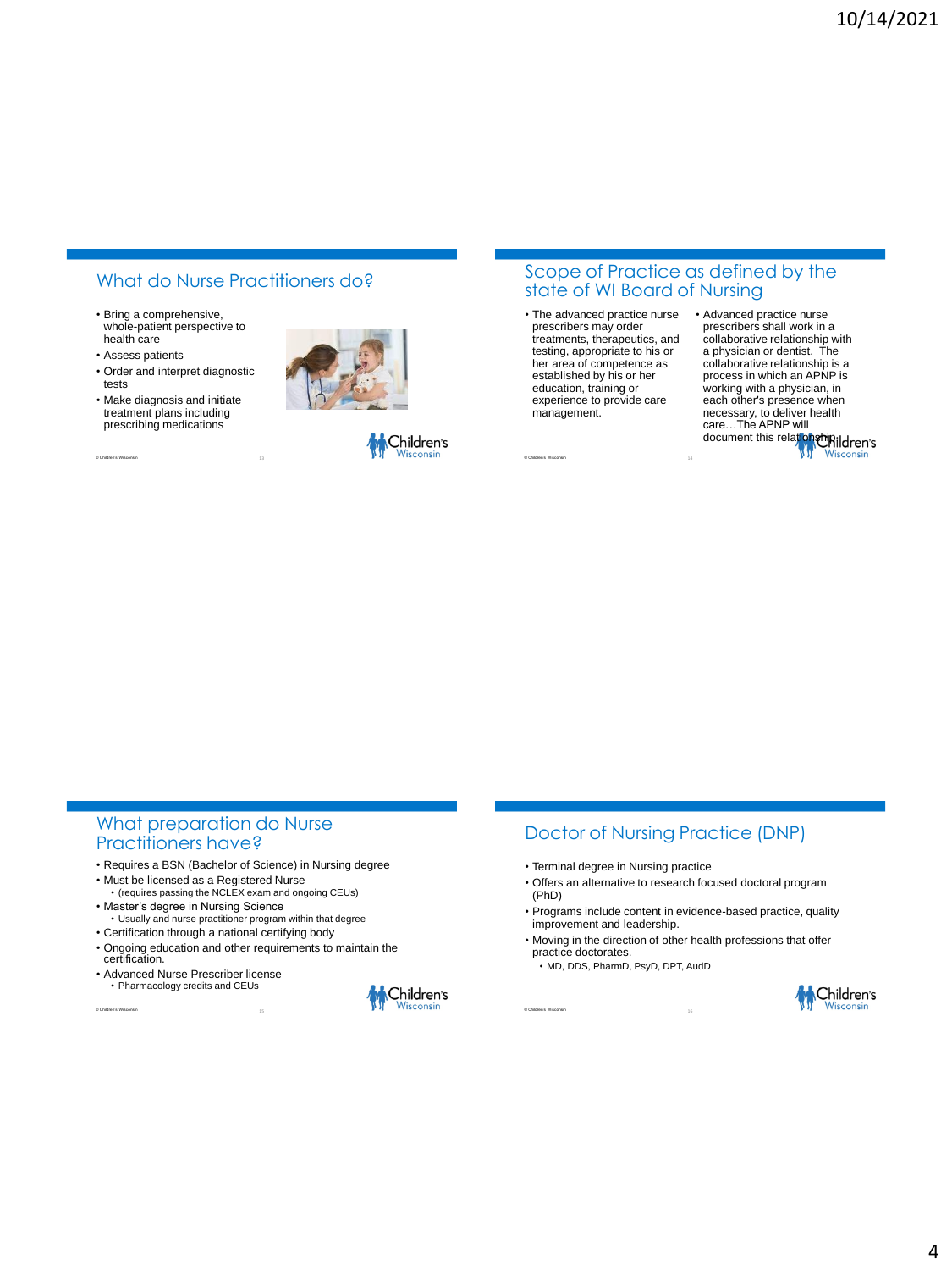# Clinical Nurse Specialist

© Children's Wisconsin

- Has completed a Master's degree in Nursing
- Advanced knowledge and experience in a subspecialty
- Focus is on teaching other nurses and improving outcomes.



Certified Physician's **Assistant** PA-C



## Physician's Assistant

- Role was begun at Duke University
- Due to a shortage of nursing and allied health personnel, Dr. Eugene Stead, the Chairman Duke's Department of Medicine tried 3 different times to get a clinical nursing program accredited.
- Inspired by the military medical corps, Dr. Stead suggested a mid-level class of health care providers who could perform the tasks of the nurse or physician and be trained in far less time than the physician





## Physician's assistant

- Program was an intense 2 year version of medical school
- Worked under a licensed physician's direction
- Early graduates were former military corps veterans
- Early programs were bachelor's level degree
- In mid-1980s the Master of Health Science (MSH) was created for physician's assistants

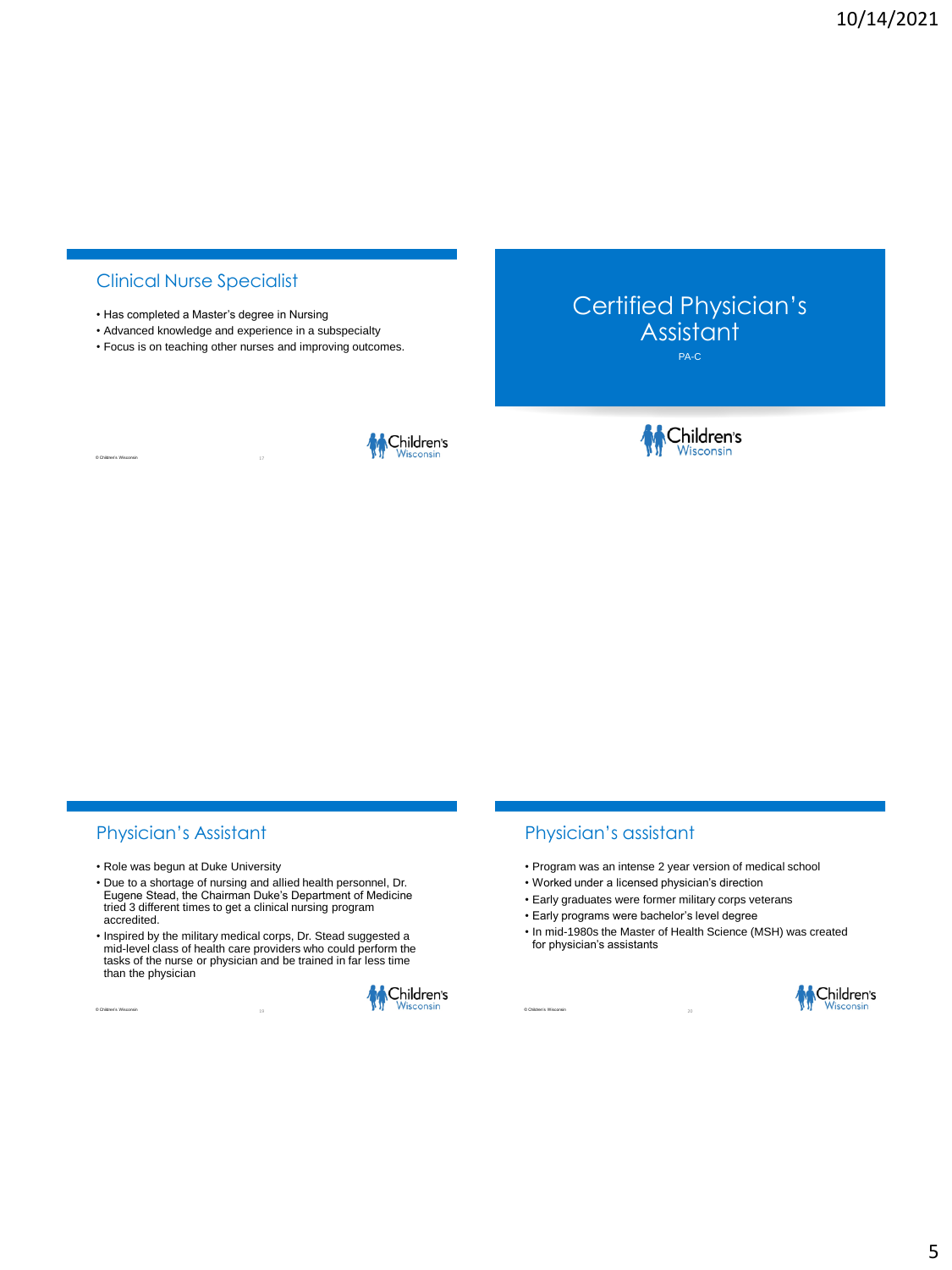# Physician Assistant Licensure

- Graduation from an accredited physician assistant program (MSH)
- Passing the Physician Assistant National Certifying Examination (PANCE). PA-C
- Wisconsin Licensure

© Children's Wisconsin

- Signature regarding current supervising physician.
- Must complete 100 hours of CMEs every 2 years
- Must take a recertification exam every 10 years.



#### What do PA-Cs do?

- Round on patients
- Patient exams
- Assist in Surgery
- Diagnose illness
- Order medications
- Create and manage treatment plans
- Offer advice regarding prevention and healthy life style.



# Forensic Nurse

Sexual Assault Nurse Examiner



#### Forensic Nurse

- Subspecialty of Nursing practice
- Wanted to capture those who practice nursing where the healthcare system and the legal system intersect.
- Nurses who apply concepts, strategies and interventions to victims of violent crime and perpetrators of criminal acts.
- Roles are diverse

© Children's Wisconsin

• Death investigators, correctional nurse specialists, forensic psychiatric nurses, legal nurse consultants, forensic geriatric specialists, nurse attorneys, forensic clinical nurse specialists, and forensic gynecology nurses. SANE nurses are in this category.

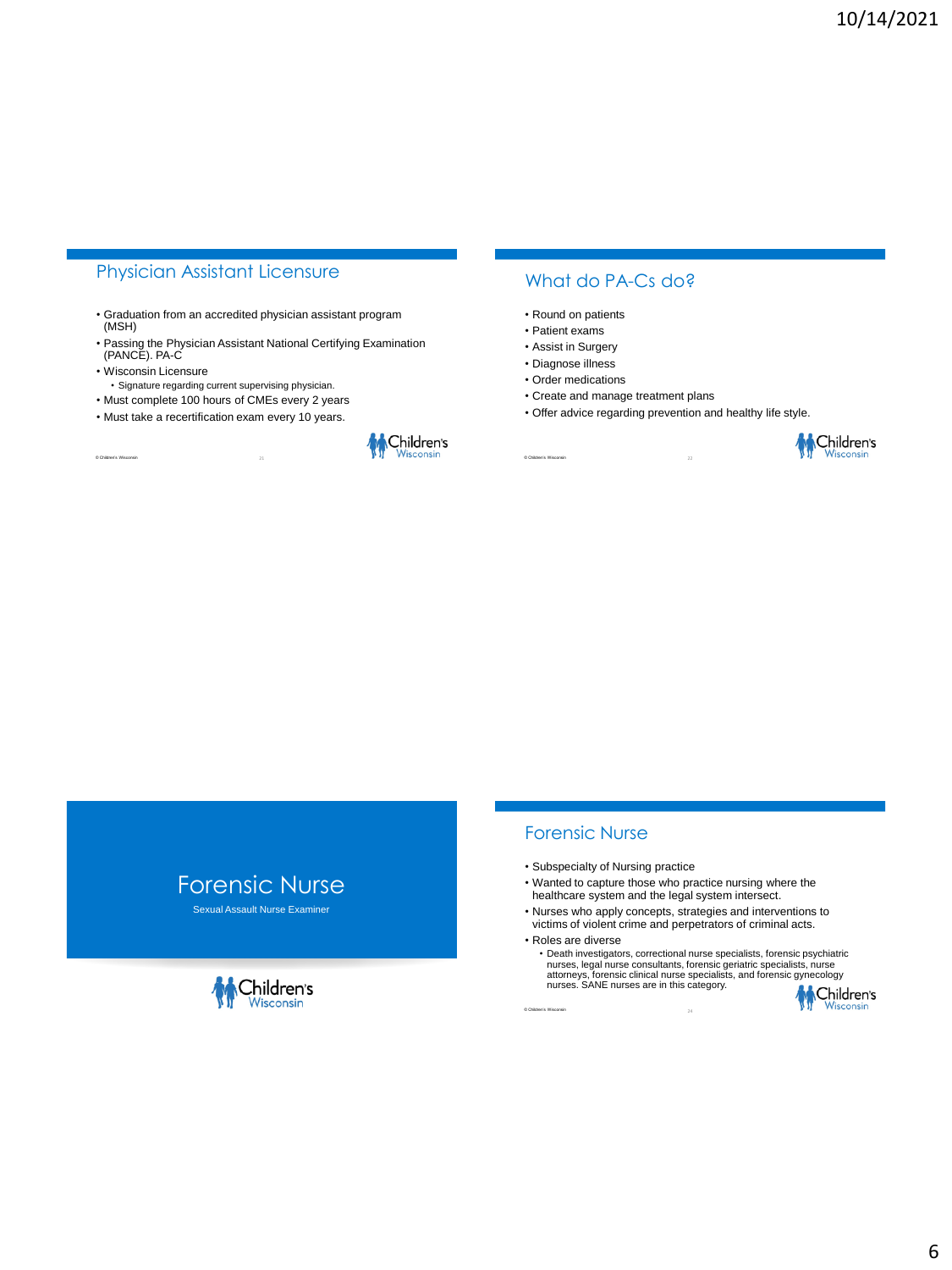#### International Association of Forensic Nurses

- One of the roles of this organization is to provide education guidelines
- These **standardize** the body of knowledge for a specific area of nursing practice
- Goal is to ensure competent practice

© Children's Wisconsin

- Sexual Assault Nurse Examiner Education Guidelines, Adult and Pediatric (updated 2018)
- Forensic Nurse Death Investigator Education Guidelines (developed 2009; published 2013)
- Intimate Partner Violence Nurse Examiner Education Guidelines (updated 2020)



25 Children's Wisconsin Constitution of the Children's Wisconsin Constitution of the Children's Wisconsin

# Sexual Assault Nurse Examiner

- A registered nurse who completed additional education and training to provide comprehensive health care to survivors of sexual assault.
- Requires certification and ongoing education.
- Currently, SANEs can be trained to serve pediatric victims as well as adult. (SANE-A, SANE-P)
- Gather a culturally and developmentally appropriate medical history and a history of the assault with an understanding of the medical and legal implications of both.
- Comprehensive, trauma informed evaluation and treatment
- Comprendictive, when criminal or civil trial as a fact or expert with Principal ren's Wisconsir

# History of the SANE model

- Began slowly in the early 1970's after nurses recognized that victims of sexual assault were receiving care that didn't match the high level care that other patients were receiving.
- The first programs with in Memphis, TN in 1976, Minneapolis, MN in 1977, and Amarillo, TX in 1979.
- Grew to 20 programs in 1991
	- Required additional education beyond the standard nursing education • Professionals including prosecutors were accustomed to working with physicians and were reluctant to embrace this new role.
		-

© Children's Wisconsin



# So what changed?

- In 1992, the International Association of Forensic Nurses was formed at the University of Minnesota
	- This formal organization led to improved communication and collaboration among multidisciplinary team.
	-
	- This lead to the ANA recognizing forensic nursing as a subspecialty in 1995
- In 1997, the OVC recognized the initial research showed SANE programs provided better care and supported better forensic evidence collection.
- As a result, the OVC supported the first SANE Development and<br>Operation Guide<br>And Children's Operation Guide

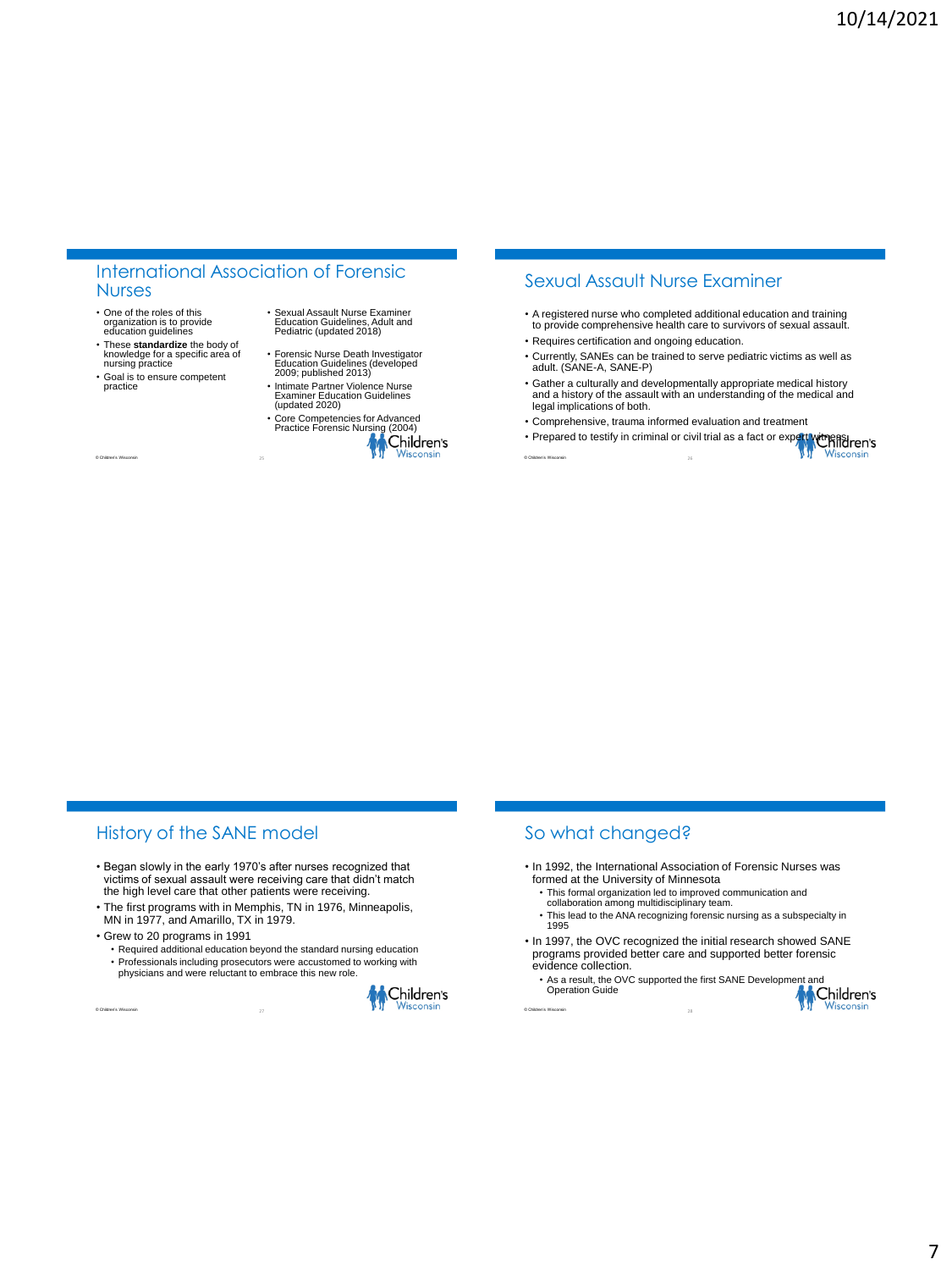# Standardized practice and training

- Training is offered through the DOJ, IAFN, and Tribal Forensic Health Care **Organization**
- National Training Standards for Sexual Assault Medical Forensic Examiners (2018)
- National Protocol for Sexual Assault Medical Forensic Examination (Adult and Peds)

© Children's Wisconsin



 $\bullet$ 

## SANEs in United States

- Total Current SANES 2136
- SANE-A 1512 SANE-P 624
- Dual certified 471



Child Sexual Assault Nurse Examinations and Prosecutorial Decisions to Accept or Reject Cases of Child Sexual Abuse

- Authors looked at 533 cases of reported CSA with 304 of those cases having a sexual abuse evaluation by a certified sexual assault nurse examiner done between 2010 and 2013 in Texas
- CSA case had a 73% higher odds of being accepted for prosecution if the victim had a SANE evaluation SANE's who conduct evaluations as testify to the child's disclosure adding credibility
- Prosecutorial decisions to accept cases were not correlated to SANE
- evaluation findings<br>• Education by the SANE that the likelihood of having physical findings on<br>• evaluation was low.
- © Children's Wisconsin **M** Children's

#### Medical evaluations for victims of child sexual abuse

|                                                    | <b>Midwest Region</b> | <b>National</b> |
|----------------------------------------------------|-----------------------|-----------------|
| <b>Percentage of Child Sexual Abuse Victims</b>    | $N = 162$             | $N = 720$       |
| Receiving Medical Exams in 2019                    |                       |                 |
| Mean                                               | 32.2%                 | 32.9%           |
| Median                                             | 20.5%                 | 23.5%           |
| Range                                              | 0% to 100%            | 0% to 100%      |
| <b>Medical Provider Performing Evaluations for</b> | $N = 183$             | $N = 791$       |
| <b>Child Sexual Abuse Victims</b>                  |                       |                 |
| N/A - CAC does not provide medical evaluations     | $3.8\%$ (7)           | $3.7\%$ (29)    |
| Registered nurse (RN)                              | 33.9% (62)            | 38.6% (305)     |
| Advanced practice nurse                            | 19.7% (36)            | $20.5\%$ (162)  |
| Nurse practitioner                                 | 29.0% (53)            | 35.5% (281)     |
| Physician assistant (PA)                           | 7.1% (13)             | $6.1\%$ (48)    |
| Family medicine physician                          | 8.2% (15)             | 6.4% (51)       |
| Emergency medicine physician                       | 8.2% (15)             | 7.1% (56)       |
| General pediatrician (not specialist)              | 10.9% (20)            | 10.9% (86)      |
| Child abuse pediatrician (specialist)              | 37 51.9% (95)         | 42.7% (338)     |
| Other provider                                     | 14.8% (27)            | 14.7% (116)     |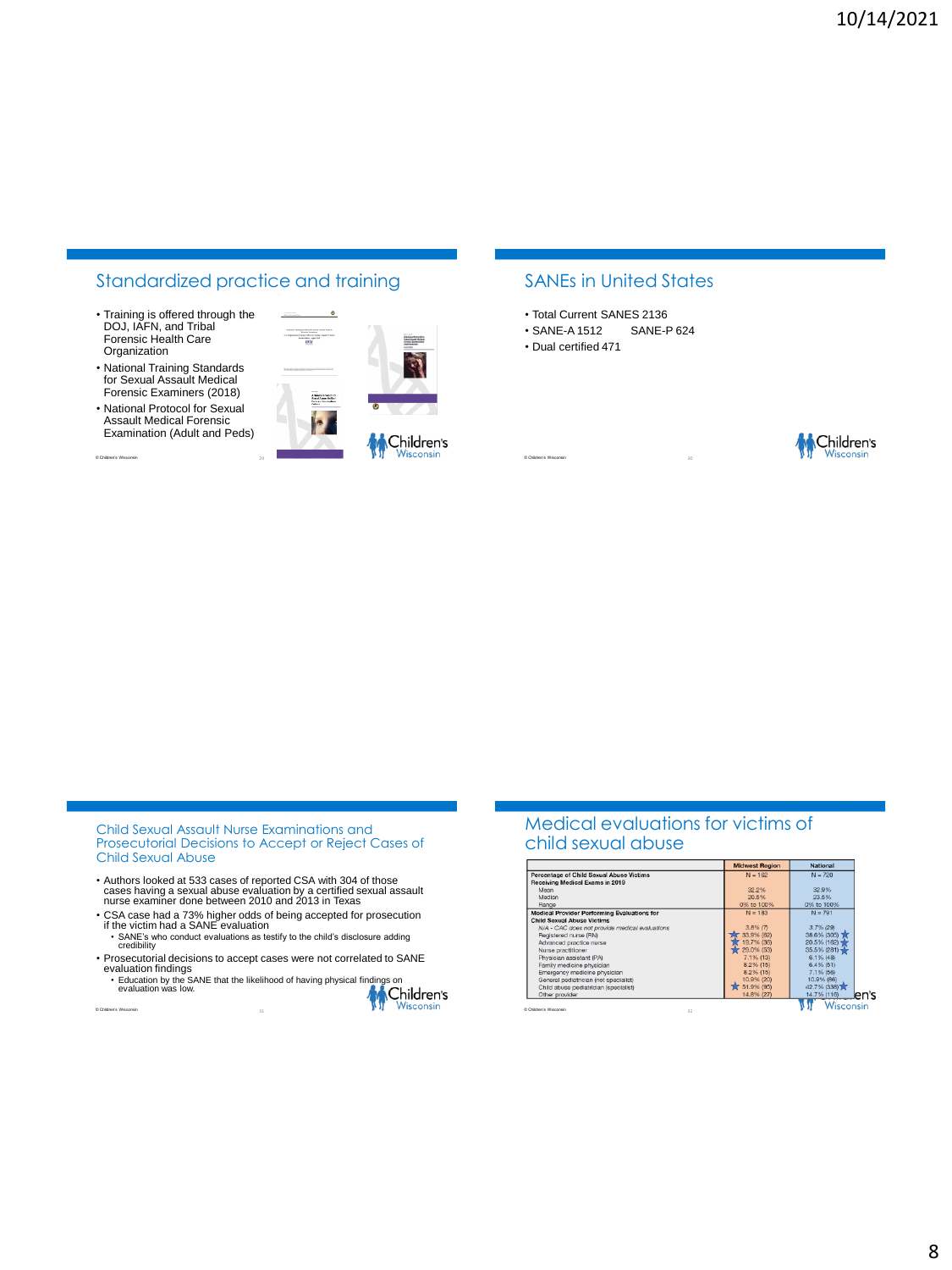### Medical evaluations for victims of physical abuse

|                                                            | <b>Midwest Region</b> | <b>National</b> |
|------------------------------------------------------------|-----------------------|-----------------|
| <b>Medical Provider Performing Medical Evaluations for</b> | $N = 148$             | $N = 615$       |
| Physical Abuse, If Offered                                 |                       |                 |
| Registered nurse (RN)                                      | 18.2% (27)            | 26.0% (160)     |
| Advanced practice nurse                                    | 12.2% (18)            | 17.9% (110)     |
| Nurse practitioner                                         | 23.6% (35)            | $33.8\%$ (208)  |
| Physician assistant (PA)                                   | $4.7%$ (7)            | 7.0% (43)       |
| Family medicine physician                                  | $8.8%$ (13)           | 7.3% (45)       |
| Emergency medicine physician                               | 10.8% (16)            | 11.2% (69)      |
| General pediatrician (not specialist)                      | 11.5% (17)            | 14.0% (86)      |
| Child abuse pediatrician (specialist)                      | $-50.7%(75)$          | 47.8% (294)     |
| Other provider                                             | $4.7\%$ (7)           | 8.1% (50)       |



#### Advanced Practice Provider Services in Child Maltreatment

- Comprehensive Medical Evaluations
	- Physical Abuse • Abdominal trauma labs, Bleeding labs, bone labs, skeletal surveys, and additional head imaging
	- Sexual Abuse
		- Collect evidence if acute, sexually transmitted infection testing Provide prophylactic medications
		-



# APP Services in Child Maltreatment Continued…

© Children's Wisconsin

© Children's Wisconsin

- 
- Neglect Drug Endangered Child Urine drug investigation testing Care 4 Kids Foster Exam Immunizations, Dental fluoride
- 
- Practice inpatient and outpatient based
- Make necessary referrals to specialists
- Human Trafficking Coordinator, Mental Health Collaborate with Child Abuse Pediatricians
- 
- Collaborate with investigators to provide clear understanding of medical findings
- Provide expert testimony



#### APP Services in Child Maltreatment Continued…

- Involved in education, research, and publishing
	- Hug Don't Hit
	- Period of Purple Crying DVD and Phone App
	- Abusive Head Trauma teaching sheet
	- Triple P Parenting Program Resources • Sexual Abuse Guidelines Pocket Tool
	- HIV PEP Guidelines
	- Human Trafficking education and guidelines

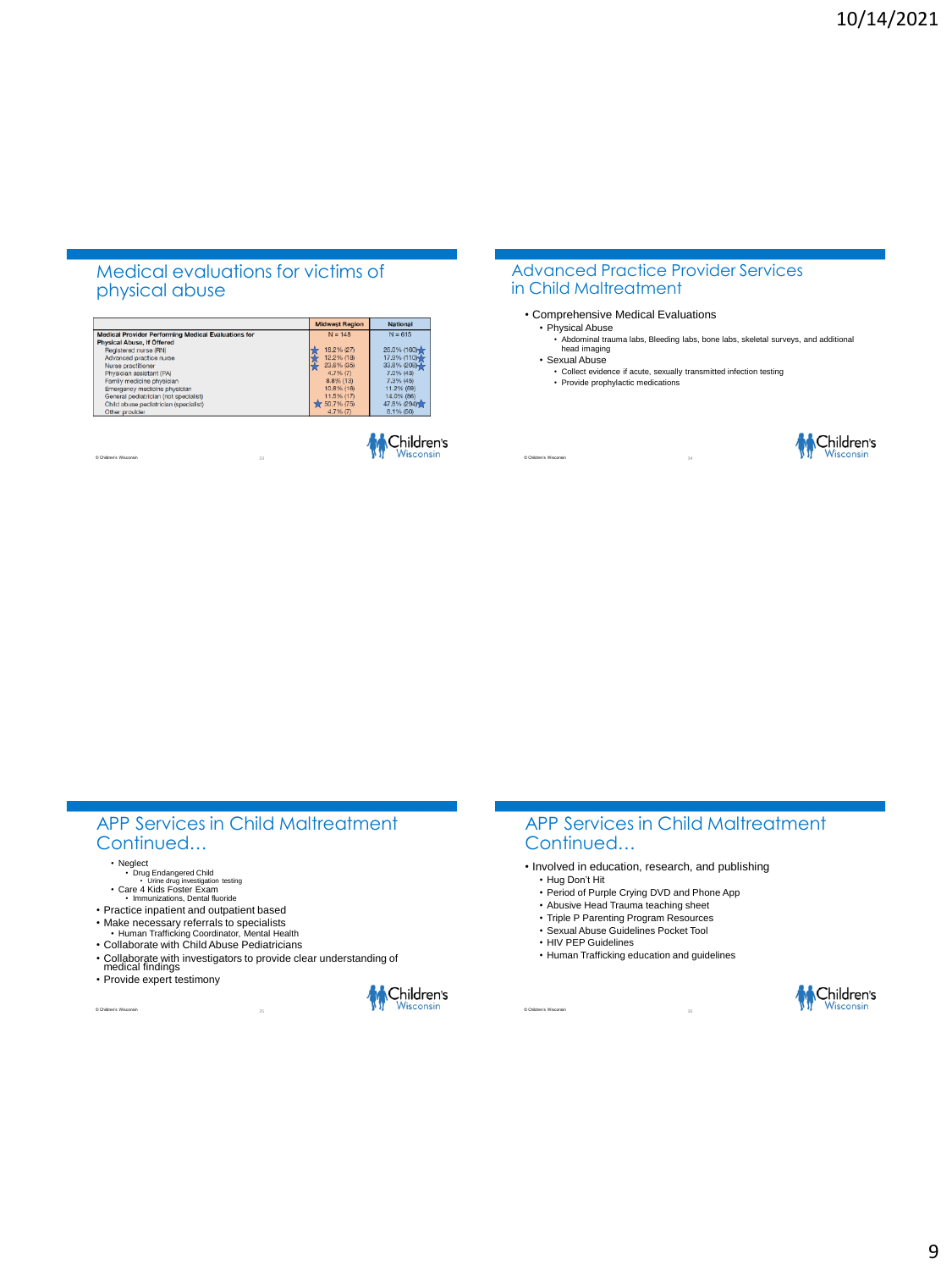# Why Advanced Practice Providers?

#### • Per NCANDS 2019 report

- Referrals for Child Maltreatment • 81,435 in Wisconsin
	- 3,994,016 Nationally
- Child Abuse Pediatricians
	- 5 in Wisconsin
- 334 Nationally

© Children's Wisconsin

- Child Abuse Advanced Practice Providers
	- 9 APP's at Children's Wisconsin • Nationally, the number of Child Abuse APPs is unknown



## Integration of the APP into the Child Maltreatment Team

- Nationwide shortage of Child Abuse Pediatricians (CAPs)
- The number of future CAPs currently in fellowship training will
- not meet the current shortage nor provide replacements for the retiring CAPs in the next 5 to 10 years
- Advanced Practice Providers are a good fiscal value



## Integration of APP's

• Decrease Physician Burnout

© Children's Wisconsin

- Improve access to timely evaluations
- Timely completion/ distribution of medical reports
- More frequent follow up for consultations
- Increase capacity for community and scholarly activities
- Brings a different perspective to the team



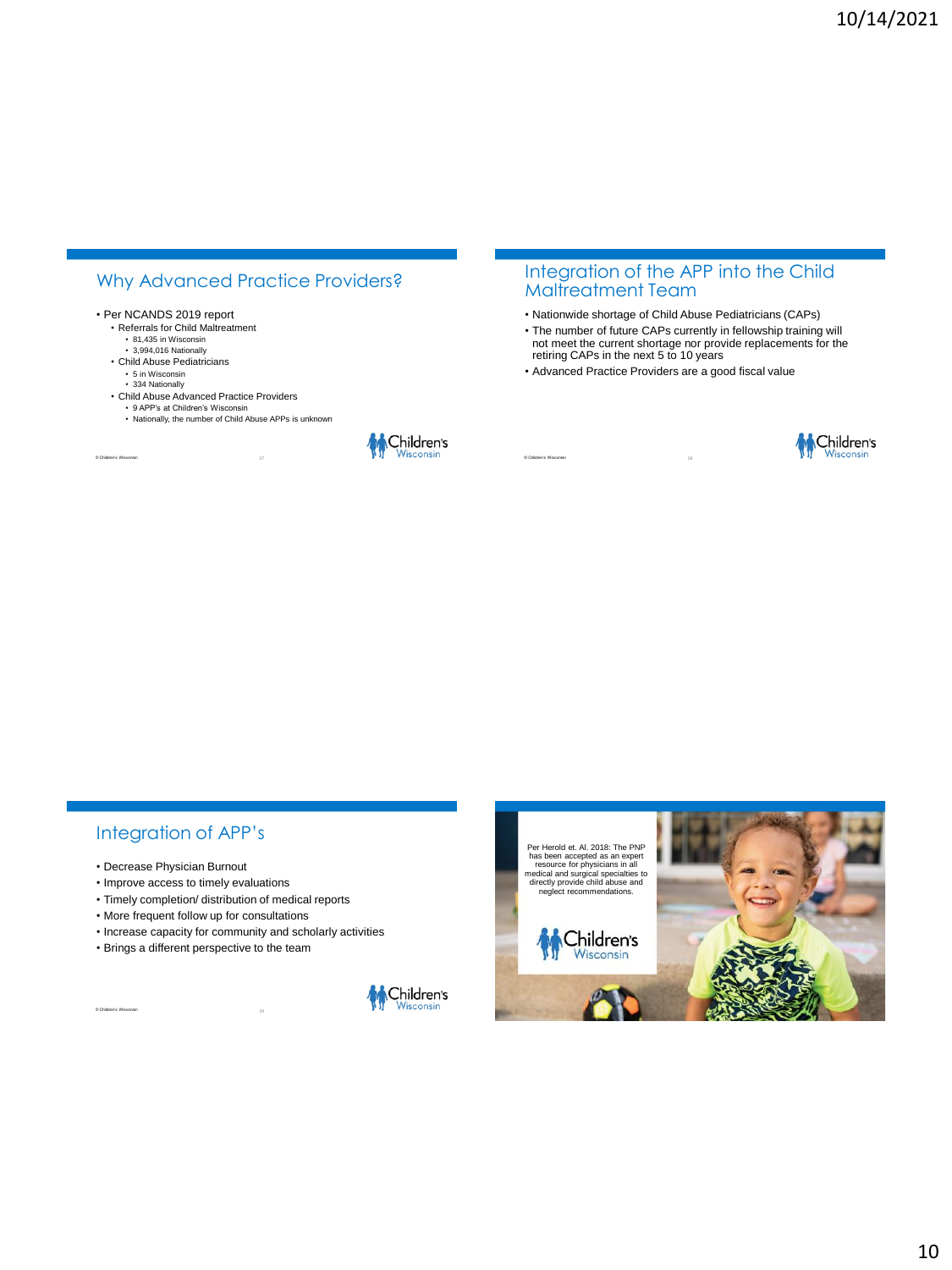# Conclusion

© Children's Wisconsin

- Advanced Practice Providers are highly educated professionals who have extensive training that is regulated and ongoing
- Addition of APP's to the team not only provides immediate relief to the CAP shortage but also significantly augments the diverse clinical skills and expertise available
- Using APPs is a practice that is well accepted throughout the region and the United States.



# Resources

© Children's Wisconsin

- 
- 
- ് ക്ലിക്സ്പ്ലീറ്റ് ക്യിയന്റുമുടിയുമായിലാണ് Mura Practice numerical Association of Mura Practicenes, (n.d.). Retireed October 14, 2021,<br>- Packin Car (1935) 20:5 ക് 20:40: Microsoft Discovery Profit Profit Profit Profit Pr
- 
- International Association of Porenisc Nurses, (n.d.). Retrieved October 14, 2021, from https://www.tloensicnurses.org/.<br>- MurAtinger, M. O. (1994). Advanced-practice nursing-good medicine for physicians?. New England Jou
- MCA Learning: 2020 NCA member census: Key takeaways for cacs. NCA Learning: 2020 NCA Member Census: Key Takeaways for<br>- CACs. (n.d.). Retrieved October 14, 2021, from https://leam.nationalchildrensalliance.org/products/202
- takeaways-for-cacs.<br>Panks, J., Moffatt, M., & Naraya<br>the Helfer Society, Denver, CO.
- 
- Fighth<sub>ock</sub> before the A. A. Box 1992 and A. Corp. National workstree that legaches and a special the meeting of<br>- Public J. A. Wagnet M. (2002). Natio practitioner education is the United States. Clin Excell fluxe Pract,